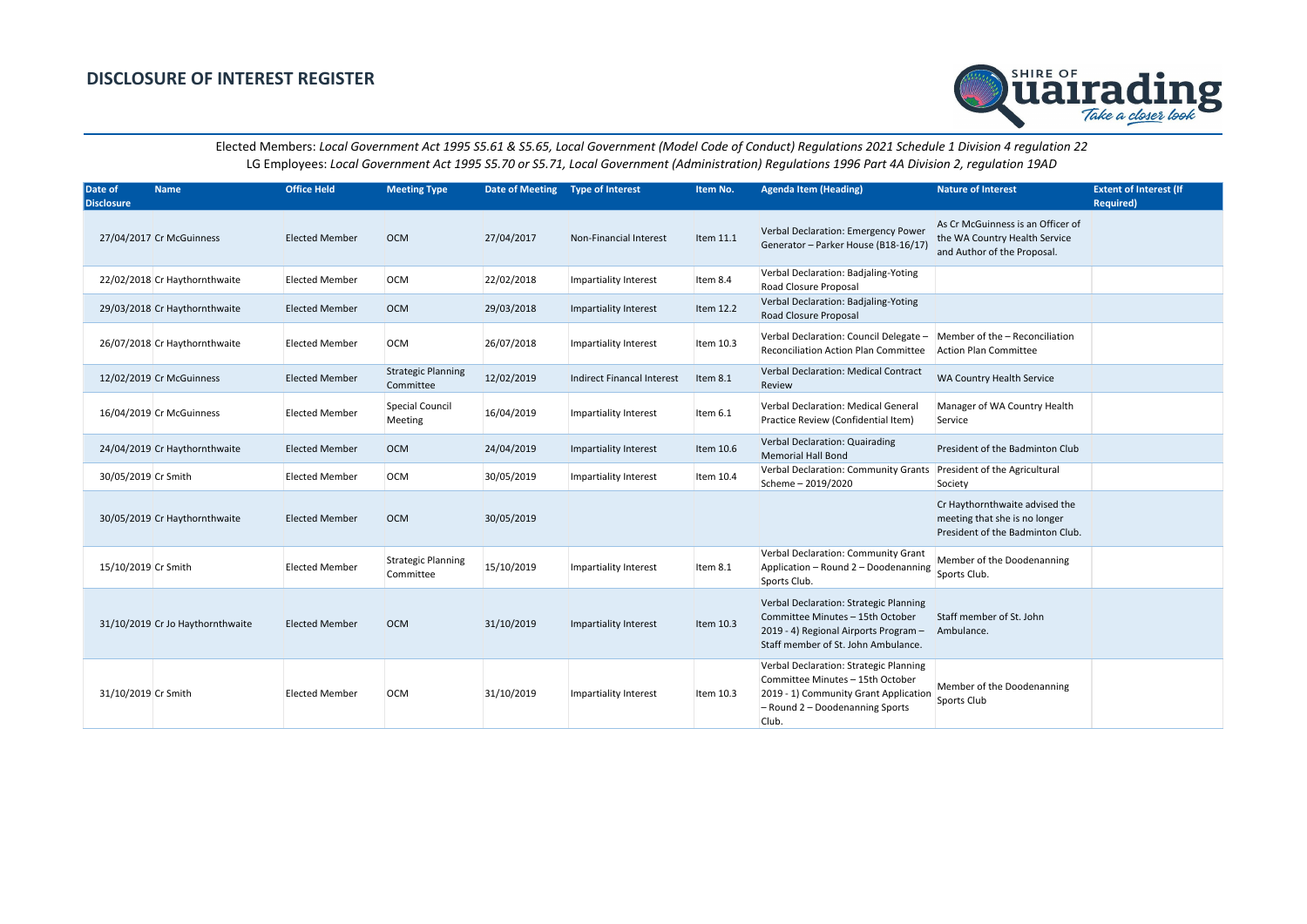|                            | <b>Nature of Interest</b>                                                                                                                                    | <b>Extent of Interest (If</b><br><b>Required)</b> |
|----------------------------|--------------------------------------------------------------------------------------------------------------------------------------------------------------|---------------------------------------------------|
|                            | ciety President of the Quairading<br>Agricultural Society.                                                                                                   |                                                   |
| ion:<br>g                  | Life member of the Quairading<br>Football Club.                                                                                                              |                                                   |
| яn                         | Past member of the Committee &<br>Chairperson.                                                                                                               |                                                   |
| яn                         | <b>Steering Committee Member</b>                                                                                                                             |                                                   |
|                            | <b>Steering Committee Member</b>                                                                                                                             |                                                   |
|                            | A Council representative on the<br>Working Group.                                                                                                            |                                                   |
|                            | <b>Council Delegate</b>                                                                                                                                      |                                                   |
| (21)                       | Membership of Doodenanning Hall<br>user group (Bush Fire Brigade,<br>South Mortlock Catchment group)                                                         |                                                   |
| (21)                       | I am the current Vice President of<br>the Wamenusking Sports Club.                                                                                           |                                                   |
| /21)                       | <b>Wamenusking Sports Club</b><br>member                                                                                                                     |                                                   |
| f the                      | <b>Bowling Club member</b>                                                                                                                                   |                                                   |
| /21)                       | As a Chair of the Quairading<br>Tourism Committee, and as<br>President of the Quairading Ag<br>Society and as a member of the<br>Doodenanning Sporting Club. |                                                   |
| (21)                       | Membership of Doodenanning Hall<br>user group (Bush Fire Brigade,<br>South Mortlock Catchment group)                                                         |                                                   |
| $\cdot$ (2)<br>10.2<br>ing | f the President of the Quairading Ag<br>Society, member of the<br>Doodenanning Sporting Club, Chair<br>of the Quairading Tourism<br>Committee.               |                                                   |

| Date of<br><b>Disclosure</b> | <b>Name</b>                      | <b>Office Held</b>    | <b>Meeting Type</b>                    | Date of Meeting  Type of Interest |                       | Item No.      | <b>Agenda Item (Heading)</b>                                                                                                                                                                                                                                                                                         | <b>Nature of Interest</b>                                                                                                                                    | <b>Extent of Interest (If</b><br><b>Required)</b> |
|------------------------------|----------------------------------|-----------------------|----------------------------------------|-----------------------------------|-----------------------|---------------|----------------------------------------------------------------------------------------------------------------------------------------------------------------------------------------------------------------------------------------------------------------------------------------------------------------------|--------------------------------------------------------------------------------------------------------------------------------------------------------------|---------------------------------------------------|
| 31/10/2019 Cr Smith          |                                  | <b>Elected Member</b> | <b>OCM</b>                             | 31/10/2019                        | Impartiality Interest | Item 13.3     | Verbal Declaration: Agricultural Society President of the Quairading<br><b>Grant Application</b>                                                                                                                                                                                                                     | Agricultural Society.                                                                                                                                        |                                                   |
|                              | 11/02/2020 Cr Trevor Stacey      | <b>Elected Member</b> | <b>Special Council</b><br>Meeting      | 11/02/2020                        | Impartiality Interest | Item 5.1      | RTF 02-19/20 - Supply and Installation<br>of Sports Lighting at the Quairading<br><b>Greater Sports Ground</b>                                                                                                                                                                                                       | Life member of the Quairading<br>Football Club.                                                                                                              |                                                   |
|                              | 11/02/2020 Cr Brett McGuinness   | <b>Elected Member</b> | <b>Special Council</b><br>Meeting      | 11/02/2020                        | Impartiality Interest | Item 6.1      | Tourism Development Strategic Plan                                                                                                                                                                                                                                                                                   | Past member of the Committee &<br>Chairperson.                                                                                                               |                                                   |
|                              | 11/02/2020 Cr Jo Haythornthwaite | <b>Elected Member</b> | Special Council<br>Meeting             | 11/02/2020                        | Impartiality Interest | Item 6.1      | Tourism Development Strategic Plan                                                                                                                                                                                                                                                                                   | <b>Steering Committee Member</b>                                                                                                                             |                                                   |
|                              | 11/02/2020 Cr Peter Smith        | <b>Elected Member</b> | <b>Special Council</b><br>Meeting      | 11/02/2020                        | Impartiality Interest | Item 6.1      | Verbal Declaration: Tourism<br>Development Strategic Plan                                                                                                                                                                                                                                                            | <b>Steering Committee Member</b>                                                                                                                             |                                                   |
|                              | 27/02/2020 Cr Trevor Stacey      | <b>Elected Member</b> | OCM                                    | 27/02/2020                        | Impartiality Interest | Item 10.2     | Greater Sports Ground Precinct-<br>Concept Design.                                                                                                                                                                                                                                                                   | A Council representative on the<br>Working Group.                                                                                                            |                                                   |
|                              | 27/02/2020 Cr Brett McGuinness   | <b>Elected Member</b> | <b>OCM</b>                             | 27/02/2020                        | Impartiality Interest | Item 10.2     | Greater Sports Ground Precinct-<br>Concept Design.                                                                                                                                                                                                                                                                   | Council Delegate                                                                                                                                             |                                                   |
|                              | 15/04/2020 Cr Brett McGuinness   | <b>Elected Member</b> | <b>Strategic Planning</b><br>Committee | 15/04/2020                        | Impartiality Interest | Item 11.1     | Community Grants Program (2020/21<br>- Round 1                                                                                                                                                                                                                                                                       | Membership of Doodenanning Hall<br>user group (Bush Fire Brigade,<br>South Mortlock Catchment group)                                                         |                                                   |
|                              | 15/04/2020 Cr Becky Cowcill      | <b>Elected Member</b> | <b>Strategic Planning</b><br>Committee | 15/04/2020                        | Impartiality Interest | Item 11.1     | Community Grants Program (2020/21)<br>$-$ Round 1                                                                                                                                                                                                                                                                    | I am the current Vice President of<br>the Wamenusking Sports Club.                                                                                           |                                                   |
|                              | 15/04/2020 Cr Jo Haythornthwaite | <b>Elected Member</b> | <b>Strategic Planning</b><br>Committee | 15/04/2020                        | Impartiality Interest | Item 11.1     | Community Grants Program (2020/21)<br>$-$ Round 1                                                                                                                                                                                                                                                                    | <b>Wamenusking Sports Club</b><br>member                                                                                                                     |                                                   |
|                              | 15/04/2020 Cr Peter Smith        | <b>Elected Member</b> | <b>Strategic Planning</b><br>Committee | 15/04/2020                        | Impartiality Interest | Item 7.2      | District Promotion - Chairperson of the<br><b>Tourism Steering Group</b>                                                                                                                                                                                                                                             | <b>Bowling Club member</b>                                                                                                                                   |                                                   |
|                              | 15/04/2020 Cr Peter Smith        | <b>Elected Member</b> | <b>Strategic Planning</b><br>Committee | 15/04/2020                        | Impartiality Interest | Item 11.1     | Community Grants Program (2020/21<br>- Round 1                                                                                                                                                                                                                                                                       | As a Chair of the Quairading<br>Tourism Committee, and as<br>President of the Quairading Ag<br>Society and as a member of the<br>Doodenanning Sporting Club. |                                                   |
|                              | 30/04/2020 Cr Brett McGuinness   | <b>Elected Member</b> | <b>OCM</b>                             | 30/04/2020                        | Impartiality Interest | Item 10.2 (4) | Community Grants Program (2020/21)<br>$-$ Round 1                                                                                                                                                                                                                                                                    | Membership of Doodenanning Hall<br>user group (Bush Fire Brigade,<br>South Mortlock Catchment group)                                                         |                                                   |
|                              | 30/04/2020 Cr Peter Smith        | <b>Elected Member</b> | <b>OCM</b>                             | 30/04/2020                        | Impartiality Interest | Item 10.2     | Impartiality Interest with Item 10.2 (2)<br>District Promotion - Chairperson of the President of the Quairading Ag<br>Tourism Steering Group and Item 10.2 Society, member of the<br>(4) Community Grants Program<br>$(2020/21)$ - Round 1 - Doodenanning<br>Sports Club and the Quairading<br>Agricultural Society. | Doodenanning Sporting Club, Chair<br>of the Quairading Tourism<br>Committee.                                                                                 |                                                   |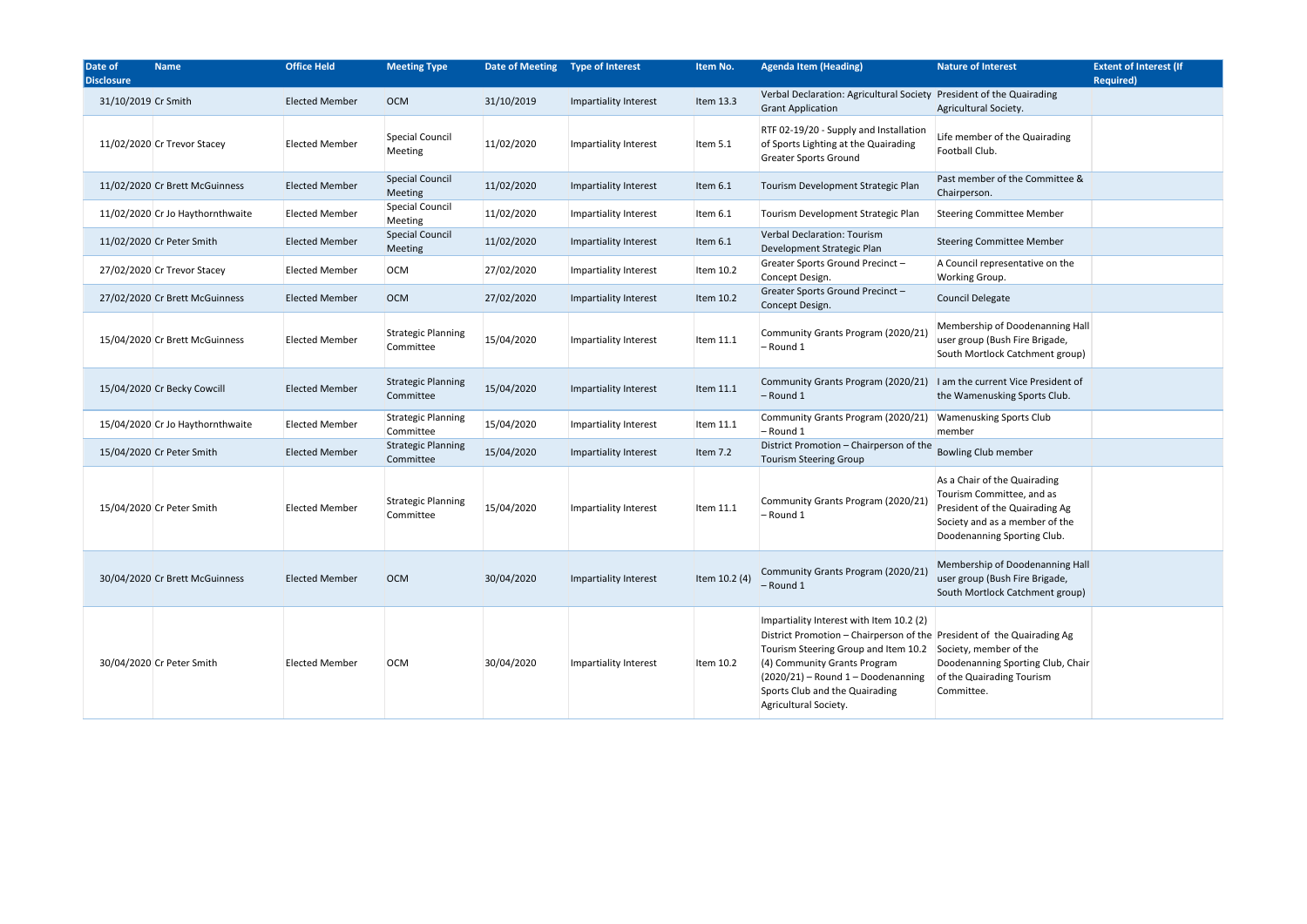| Date of<br><b>Disclosure</b> | <b>Name</b>                      | <b>Office Held</b>    | <b>Meeting Type</b>                    | Date of Meeting Type of Interest |                           | Item No.      | <b>Agenda Item (Heading)</b>                                                                                                                                                                                                                     | <b>Nature of Interest</b>                                                                                                                                    | <b>Extent of Interest (If</b><br><b>Required)</b> |
|------------------------------|----------------------------------|-----------------------|----------------------------------------|----------------------------------|---------------------------|---------------|--------------------------------------------------------------------------------------------------------------------------------------------------------------------------------------------------------------------------------------------------|--------------------------------------------------------------------------------------------------------------------------------------------------------------|---------------------------------------------------|
|                              | 30/04/2020 Cr Becky Cowcill      | <b>Elected Member</b> | <b>OCM</b>                             | 30/04/2020                       | Impartiality Interest     | Item 10.2 (4) | Community Grants Program (2020/21)<br>$-$ Round 1                                                                                                                                                                                                | I am the current Vice president of<br>the Wamenusking Sports Club                                                                                            |                                                   |
|                              | 30/04/2020 Cr Jo Haythornthwaite | <b>Elected Member</b> | <b>OCM</b>                             | 30/04/2020                       | Impartiality Interest     | Item 10.2 (4) | Verbal Declaration: Community Grants<br>Program (2020/21) - Round 1                                                                                                                                                                              | <b>Wamenusking Sports Club</b><br>member                                                                                                                     |                                                   |
|                              | 25/06/2020 Cr Brett McGuinness   | <b>Elected Member</b> | <b>OCM</b>                             | 25/06/2020                       | Impartiality Interest     |               | Quairading Local Health Advisory<br>Group (LHAG)                                                                                                                                                                                                 | Currently employed by WACHS as<br>Facilities Manager - Western, of<br>which Quairading Hospital is a part<br>of daily operational maintenance<br>management. |                                                   |
|                              | 30/07/2020 Cr Peter Smith        | <b>Elected Member</b> | <b>OCM</b>                             | 30/07/2020                       | Impartiality Interest     | Item 10.3     | Quairading Agricultural Society -<br><b>Community Grant Variation</b>                                                                                                                                                                            | I prepared the Community Grant<br>Application on behalf of the QAS.                                                                                          |                                                   |
|                              | 30/07/2020 Cr Jonathan Hippisley | <b>Elected Member</b> | <b>OCM</b>                             | 30/07/2020                       | <b>Proximity Interest</b> | Item 8.2      | Application for Development Approval   I own 69 Avon Street,<br>(Retrospective) – Proposed Outbuilding Quairading, 6383. The shed<br>(i.e. Domestic Storage Shed) on Lot 288 impacts the view from the back<br>(No.54) Murphy Street, Quairading | yard.                                                                                                                                                        |                                                   |
|                              | 11/08/2020 Cr Jo Haythornthwaite | <b>Elected Member</b> | <b>Strategic Planning</b><br>Committee | 11/08/2020                       | Impartiality Interest     | Item 10.1     | ICT Strategic Plan Progress Report                                                                                                                                                                                                               | My daughter is an employee of<br><b>Focus Networks</b>                                                                                                       |                                                   |
|                              | 27/08/2020 Cr Brett McGuinness   | <b>Elected Member</b> | <b>OCM</b>                             | 27/08/2020                       | Impartiality Interest     | Item 10.2     | Ageing in Place Working Group-<br><b>Council Delegates</b>                                                                                                                                                                                       | Employed as a Manager of WACHS                                                                                                                               | Observer on election of<br><b>Delegates</b>       |
|                              | 8/09/2020 Cr Jo Haythornthwaite  | <b>Elected Member</b> | Audit & Risk<br>Committee              | 8/09/2020                        | Impartiality Interest     | Item 11.1     | ICT Strategic Plan and ICT Disaster<br>Recovery Plan                                                                                                                                                                                             | My daughter is an employee of<br><b>Focus Networks</b>                                                                                                       |                                                   |
|                              | 24/09/2020 Cr Jo Haythornthwaite | <b>Elected Member</b> | <b>OCM</b>                             | 24/09/2020                       | Impartiality Interest     | Item 9.3 (4)  | ICT Strategic Plan and ICT Disaster<br><b>Recovery Plan</b>                                                                                                                                                                                      | My daughter is an employee of<br><b>Focus Networks</b>                                                                                                       |                                                   |
|                              | 13/10/2020 Cr Jo Haythornthwaite | <b>Elected Member</b> | <b>Strategic Planning</b><br>Committee | 13/10/2020                       | Impartiality Interest     | Item 9.4      | ICT Strategic Plan and ICT Disaster<br>Recovery Plan                                                                                                                                                                                             | My daughter is an employee of<br>Focus Networks - author of IT DR<br>Plan & IT Strategic Plan                                                                |                                                   |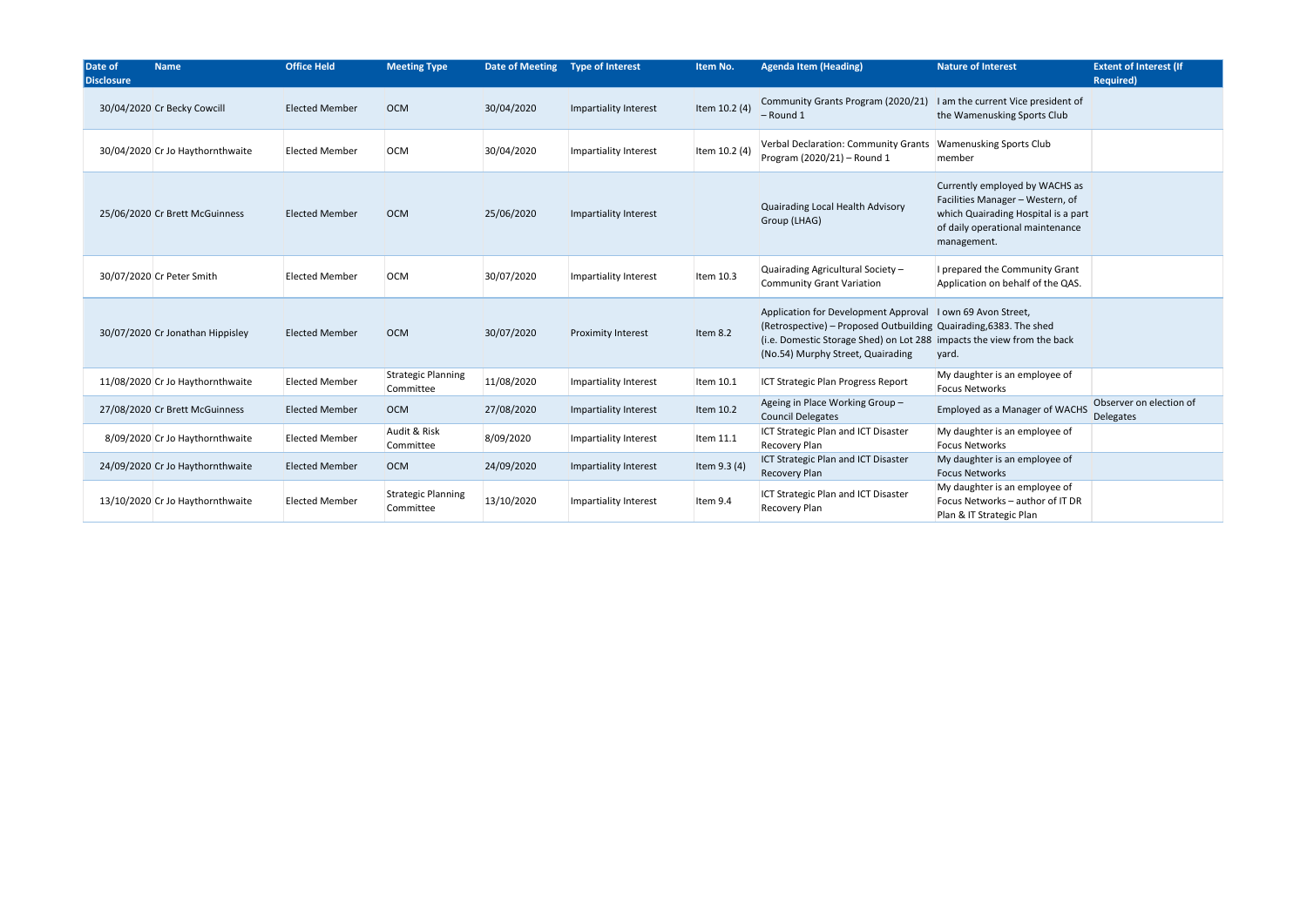| Date of<br><b>Disclosure</b> | <b>Name</b>                      | <b>Office Held</b>    | <b>Meeting Type</b>                    | Date of Meeting  Type of Interest |                       | Item No.  | <b>Agenda Item (Heading)</b>                                                                                                                      | <b>Nature of Interest</b>                                                                          | <b>Extent of Interest (If</b><br><b>Required)</b>          |
|------------------------------|----------------------------------|-----------------------|----------------------------------------|-----------------------------------|-----------------------|-----------|---------------------------------------------------------------------------------------------------------------------------------------------------|----------------------------------------------------------------------------------------------------|------------------------------------------------------------|
|                              | 29/10/2020 Cr Jo Haythornthwaite | <b>Elected Member</b> | <b>OCM</b>                             | 29/10/2020                        | Impartiality Interest | Item 10.1 | SPC Minutes - 13th October 2020 - Rec. Focus Networks, who are the<br>4a, 4b and 4c.                                                              | My daughter is an employee of<br>author of the reports<br>recommended for adoption.                |                                                            |
|                              | 29/10/2020 Cr Trevor Stacey      | <b>Elected Member</b> | OCM                                    | 29/10/2020                        | Impartiality Interest | Item 9.4  | Winter Season Waiving of Fees and<br><b>Charges for Sports Clubs</b>                                                                              | I am a life member of the<br>Quairading Football Club.                                             |                                                            |
|                              | 29/10/2020 Cr Brett McGuinness   | <b>Elected Member</b> | <b>OCM</b>                             | 29/10/2020                        | Impartiality Interest | Item 3    | Verbally declared an Impartiality<br>interest to the Public Question being<br>raised - High Care at Cuneata Wing and<br>Low Care at Parker House. | Impartiality Interest                                                                              |                                                            |
|                              | 13/04/2021 Cr Becky Cowcill      | <b>Elected Member</b> | <b>Strategic Planning</b><br>Committee | 13/04/2021                        | Impartiality Interest | Item 9.5  | Community Grants Program (2021/22)<br>$-$ Round 1                                                                                                 | President of the Wamenusking<br>Sports Club                                                        | President/Member of the<br><b>Wamenusking Sports Club</b>  |
|                              | 13/04/2021 Cr Peter Smith        | <b>Elected Member</b> | <b>Strategic Planning</b><br>Committee | 13/04/2021                        | Impartiality Interest | Item 9.4  | Review of the Draft Business Support<br><b>Grant Program</b>                                                                                      | Eligibility as a future grant<br>applicant                                                         | Small business owner within<br>the Shire                   |
|                              | 13/04/2021 Cr Peter Smith        | <b>Elected Member</b> | <b>Strategic Planning</b><br>Committee | 13/04/2021                        | Impartiality Interest | Item 9.5  | Community Grants Program (2021/22<br>– Round 1                                                                                                    | President of the Quairading Ag<br>Society, and Vice President of the<br>Doodenanning Sporting Club | Executive member of<br>applicant clubs                     |
|                              | 13/04/2021 Cr Trevor Stacey      | <b>Elected Member</b> | <b>Strategic Planning</b><br>Committee | 13/04/2021                        | Impartiality Interest | Item 9.5  | Community Grants Program (2021/22)<br>$-$ Round 1                                                                                                 | Quairading Football Club<br>application for grant funding                                          | Life Member of Quairading<br><b>Football Club</b>          |
|                              | 29/04/2021 Cr Peter Smith        | <b>Elected Member</b> | OCM                                    | 29/04/2021                        | Impartiality Interest | Item 10.4 | Community Grants Program (2021/22)<br>- Round 1                                                                                                   | <b>Executive Member of the</b><br><b>Quairading Agricultural Society</b>                           | President of the Quairading<br><b>Agricultural Society</b> |
|                              | 29/04/2021 Cr Peter Smith        | <b>Elected Member</b> | <b>OCM</b>                             | 29/04/2021                        | Impartiality Interest | Item 10.4 | Community Grants Program (2021/22)<br>$-$ Round 1                                                                                                 | <b>Executive Member of the</b><br>Doodenanning Sporting Club                                       | Vice President of the<br>Doodenanning Sporting Club        |
|                              | 29/04/2021 Cr Becky Cowcill      | <b>Elected Member</b> | OCM                                    | 29/04/2021                        | Impartiality Interest | Item 10.4 | Community Grants Program (2021/22<br>- Round 1 1 (10.4 (ii) (Confidential)<br><b>Grant Application)</b>                                           | President of the Wamenusking<br>Sports Club.                                                       |                                                            |
|                              | 29/04/2021 Cr Trevor Stacey      | <b>Elected Member</b> | OCM                                    | 29/04/2021                        | Impartiality Interest | Item 10.4 | Item 10.4 Community Grants Program Community Grants programme<br>(2021/22) – Round 1 (10.4 (viii)<br>(Confidential) Grant Application)            | application by Quairading Football<br><b>Club</b>                                                  | Life Member of Quairading<br><b>Football Club</b>          |
|                              | 29/04/2021 Cr Jonathan Hippisley | <b>Elected Member</b> | OCM                                    | 29/04/2021                        | Impartiality Interest | Item 10.4 | Community Grants Program (2021/22)<br>$-$ Round 1                                                                                                 | Chairman of the School Council                                                                     |                                                            |
|                              | 27/05/2021 Cr Peter Smith        | <b>Elected Member</b> | <b>OCM</b>                             | 27/05/2021                        | Impartiality Interest | Item 8.1  | Quairading Agricultural Society<br>Permanent Structure Proposal                                                                                   | <b>Executive Member of proponent</b><br>organisation                                               | President of the Quairading<br><b>Agricultural Society</b> |